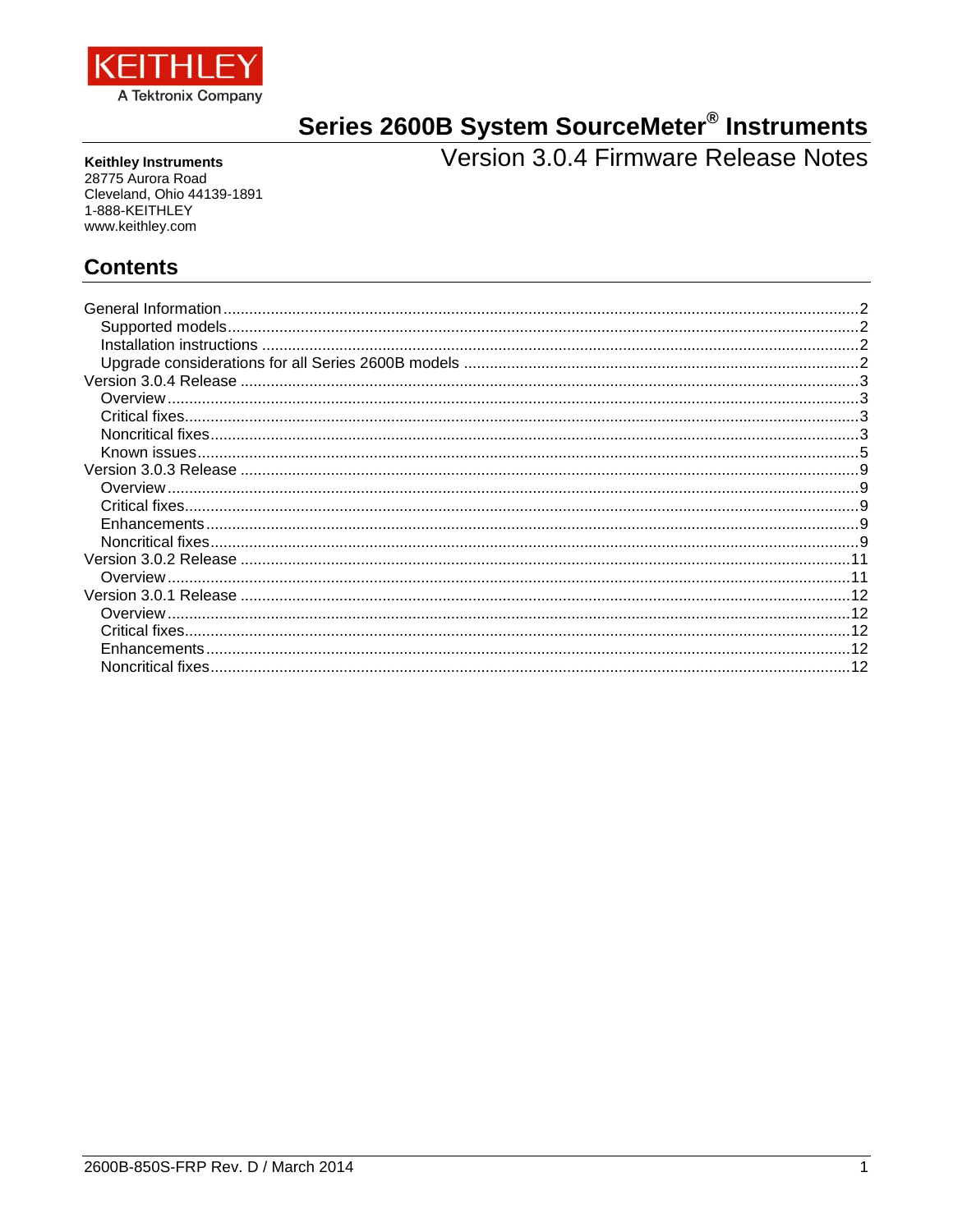# <span id="page-1-0"></span>**General Information**

# <span id="page-1-1"></span>**Supported models**

*CAUTION* Do not install this firmware on Series 2600 (Models 2601, 2602, 2611, 2612, 2635, 2636), Series 2600A (Models 2601A, 2602A, 2611A, 2612A, 2635A, 2636A), or Series 2650A (Models 2651A, 2657A) instruments.

This firmware is intended for use on the following Keithley Instruments product models:

2601B, 2602B, 2604B, 2611B, 2612B, 2614B, 2634B, 2635B, 2636B

# <span id="page-1-2"></span>**Installation instructions**

For detailed firmware installation instructions, refer to the "Upgrading the firmware" topic in the "Maintenance" section of the *Series 2600B System SourceMeter® Instruments Reference Manual* (document number: 2600BS-901-01). This manual is available online at http://www.keithley.com/support. If you decide to upgrade the firmware in your instrument, follow the instructions in the manual. Alternatively, you can arrange to have Keithley Instruments upgrade your firmware at the factory by calling your local Keithley Instruments support office.

# <span id="page-1-3"></span>**Upgrade considerations for all Series 2600B models**

The following table lists the considerations that should be made when deciding whether to upgrade your Series 2600B instrument firmware to version 3.0.4.

| <b>Consideration for upgrade</b> | From<br>version<br>3.0.0 | <b>From</b><br>version<br>3.0.1<br>3.0.3 |
|----------------------------------|--------------------------|------------------------------------------|
| Recalibration required?          | No                       | No                                       |
| Backward compatibility concerns? | No                       | No                                       |
| Requalification recommended?     | No                       | No                                       |
| Should you upgrade?              | Yes                      | <b>Review</b>                            |

l

Review the entire list of changes made in all firmware versions between your current version and version 3.0.4. Upgrade if any of the fixes or enhancements are needed.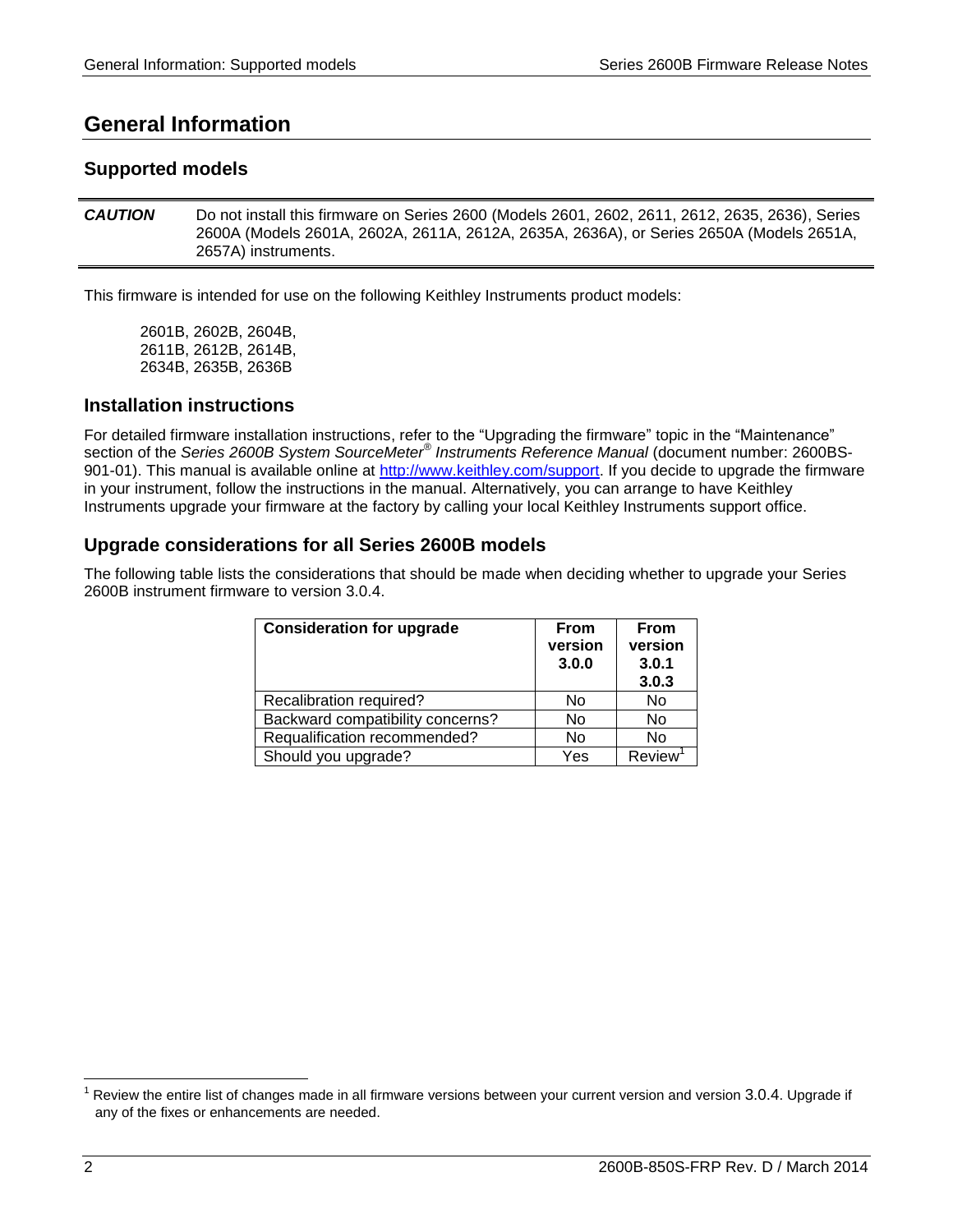# <span id="page-2-0"></span>**Version 3.0.4 Release**

# <span id="page-2-1"></span>**Overview**

Version 3.0.4 is a maintenance release of the Series 2600B firmware.

# <span id="page-2-2"></span>**Critical fixes**

#### PR51387 Models affected:

2601B, 2602B, 2604B, 2611B, 2612B, 2614B, 2634B, 2635B, 2636B

#### **Symptom:**

A voltage measurement triggered within 85 μs of a voltage measurement range change operation may not meet the accuracy specifications of the instrument.

#### **Resolution:**

This issue has been corrected.

## <span id="page-2-3"></span>**Noncritical fixes**

#### PR50614 Models affected:

2601B, 2602B, 2604B, 2611B, 2612B, 2614B, 2634B, 2635B, 2636B

#### **Symptom:**

In the KIPulse factory script, the step size ratio  $b$  is calculated incorrectly in functions ConfigPulseIMeasureVSweepLog and ConfigPulseVMeasureISweepLog.

#### **Resolution:**

This issue has been corrected.

#### PR50743 Models affected:

2601B, 2602B, 2604B, 2611B, 2612B, 2614B, 2634B, 2635B, 2636B

#### **Symptom:**

When sourcing voltage and measuring current with measure autoranging enabled, if the current flowing through the SMU terminals momentarily exceeds a setpoint of approximately 100 mA, the next reading will occur on the 1 A range or greater, even if a smaller range would be more appropriate for the signal. The autoranging routine resumes its expected behavior on the following reading.

#### **Resolution:**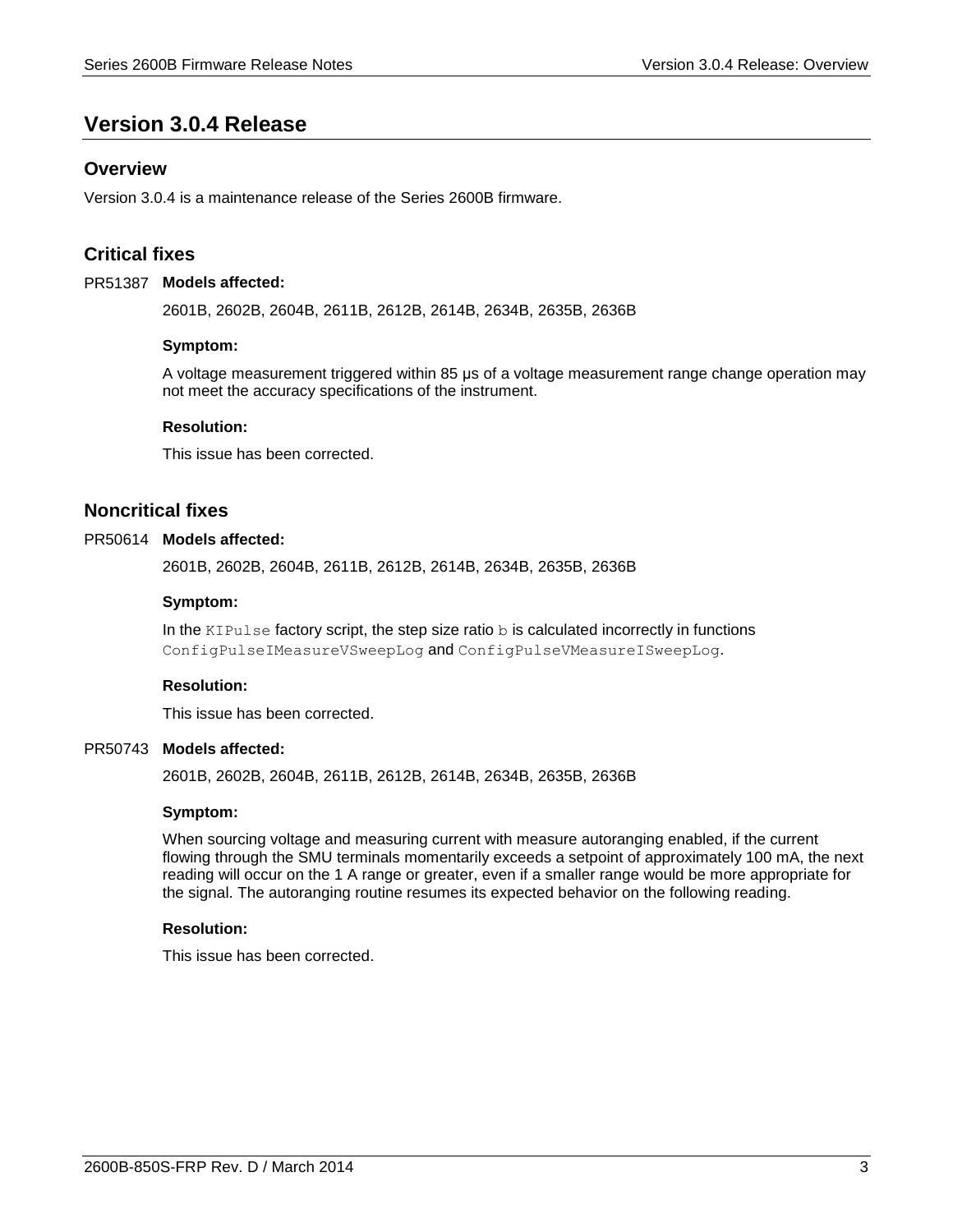#### PR51312 Models affected:

2601B, 2602B, 2604B, 2611B, 2612B, 2614B, 2634B, 2635B, 2636B

#### **Symptom:**

Series 2600B web applications do not work in Internet Explorer 11. Running any of these web applications brings users to a Keithley support login website.

#### **Resolution:**

This issue has been corrected.

#### PR51313 Models affected:

2601B, 2602B, 2604B, 2611B, 2612B, 2614B, 2634B, 2635B, 2636B

#### **Symptom:**

When running a Series 2600B web application, a Java security prompt may ask for your confirmation for running the application. An incorrect application name is shown on the security dialog box.

## **Resolution:**

This issue has been corrected.

#### PR51314 Models affected:

2601B, 2602B, 2604B, 2611B, 2612B, 2614B, 2634B, 2635B, 2636B

#### **Symptom:**

Series 2600B web applications (Flash Upgrade, TSB Embedded, Virtual Front Panel, and TSP Express) are blocked from running in Java version 7 update 51 because the JAR file manifest does not contain the Permissions attribute.

#### **Resolution:**

This issue has been corrected.

#### PR51328 Models affected:

2601B, 2602B, 2604B, 2611B, 2612B, 2614B, 2634B, 2635B, 2636B

#### **Symptom:**

The links to download Java plugin on Series 2600B web applications is broken.

#### **Resolution:**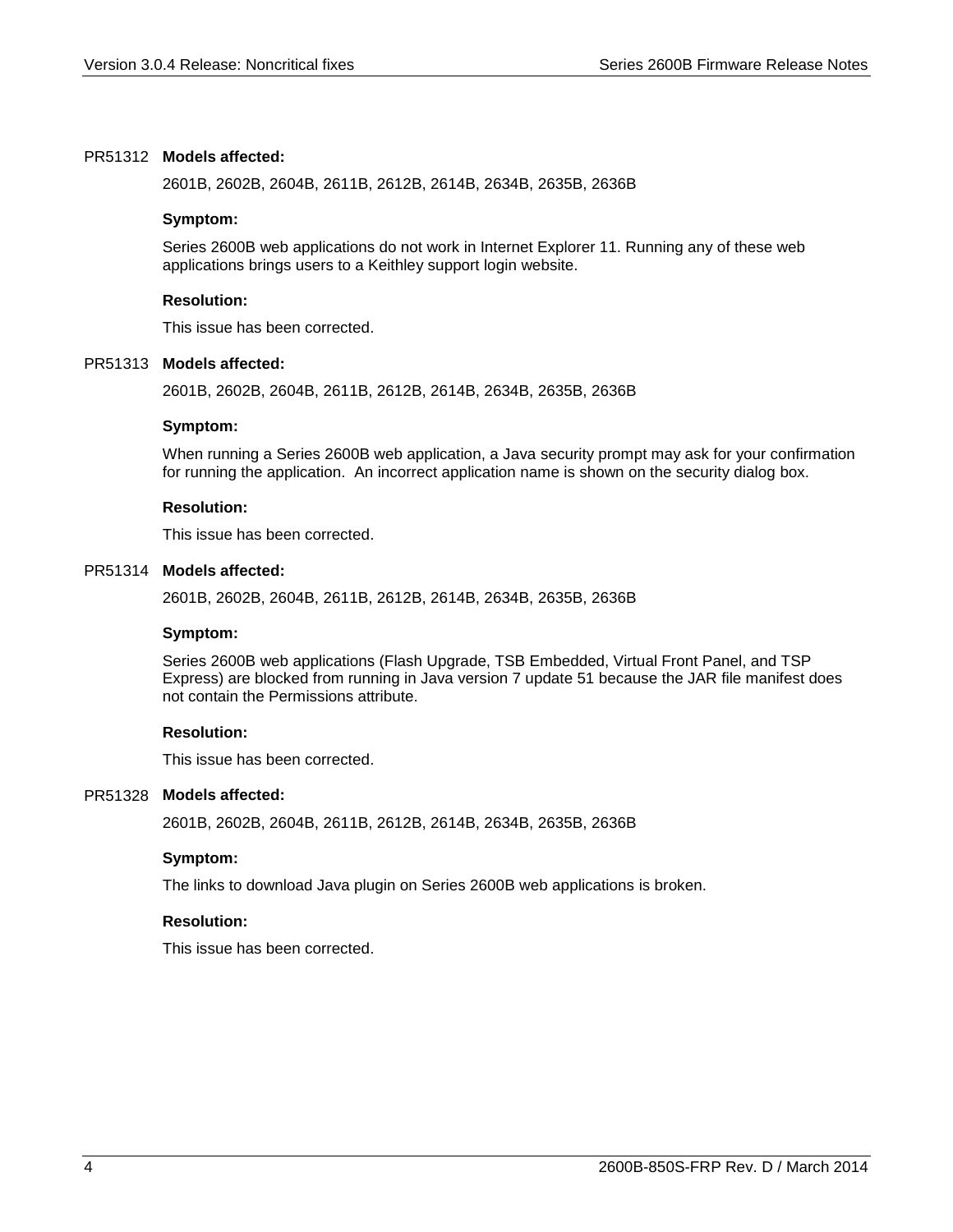#### PR51349 Models affected:

2601B, 2602B, 2604B

#### **Symptom:**

Attempting to sweep current using the smu*X*.trigger.initiate() command erroneously fails with error 802, "OUTPUT blocked by interlock", if and only if the voltage limit exceeds 20 V.

#### **Resolution:**

This issue has been corrected.

## <span id="page-4-0"></span>**Known issues**

#### PR46967 Models affected:

2601B, 2602B, 2604B, 2611B, 2612B, 2614B, 2634B, 2635B, 2636B

#### **Symptom:**

When the source is off and  $\text{smu}X$ . source.of fmode is set to  $\text{smu}X$ . OUTPUT ZERO, contact check operations will result in error code 5066, "source.offlimiti too low for contact check" if the effective current limit is less than 1 mA. In this off mode, smu*X*.source.offlimiti is ignored; instead, the effective current limit is initially determined by either:

- smu*X*.source.limiti, if the channel is sourcing voltage when it is turned off
- the greater of smu*X*.source.leveli or 10% of smu*X*.source.rangei, if the channel is sourcing current when it is turned off

In either case, smu*X*.source.limiti, not smu*X*.source.offlimiti, is used to change the effective current limit when the output is off in smu*X*.OUTPUT\_ZERO mode. As such, a more appropriate error code would be 5050, "I limit too low for contact check."

#### PR47029 Models affected:

2601B, 2602B, 2604B, 2611B, 2612B, 2614B, 2634B, 2635B, 2636B

#### **Symptom:**

The source lowrange attributes should have no effect when sourcing the opposite function. However, when sourcing current, if the combination of smu*X*.source.lowrangev and smu*X*.source.rangei describe a point outside the SMU channel's safe operating area, attempts to change the source configuration erroneously result in error code 5007, "Operation would exceed safe operating area of the instrument." Similarly, when sourcing voltage, if the combination of smu*X*.source.lowrangei and smu*X*. source.rangev describe a point outside the SMU channel's safe operating area, attempts to change the source configuration also erroneously result in error code 5007.

#### **Workaround:**

The issue can be avoided by lowering the lowrange attribute.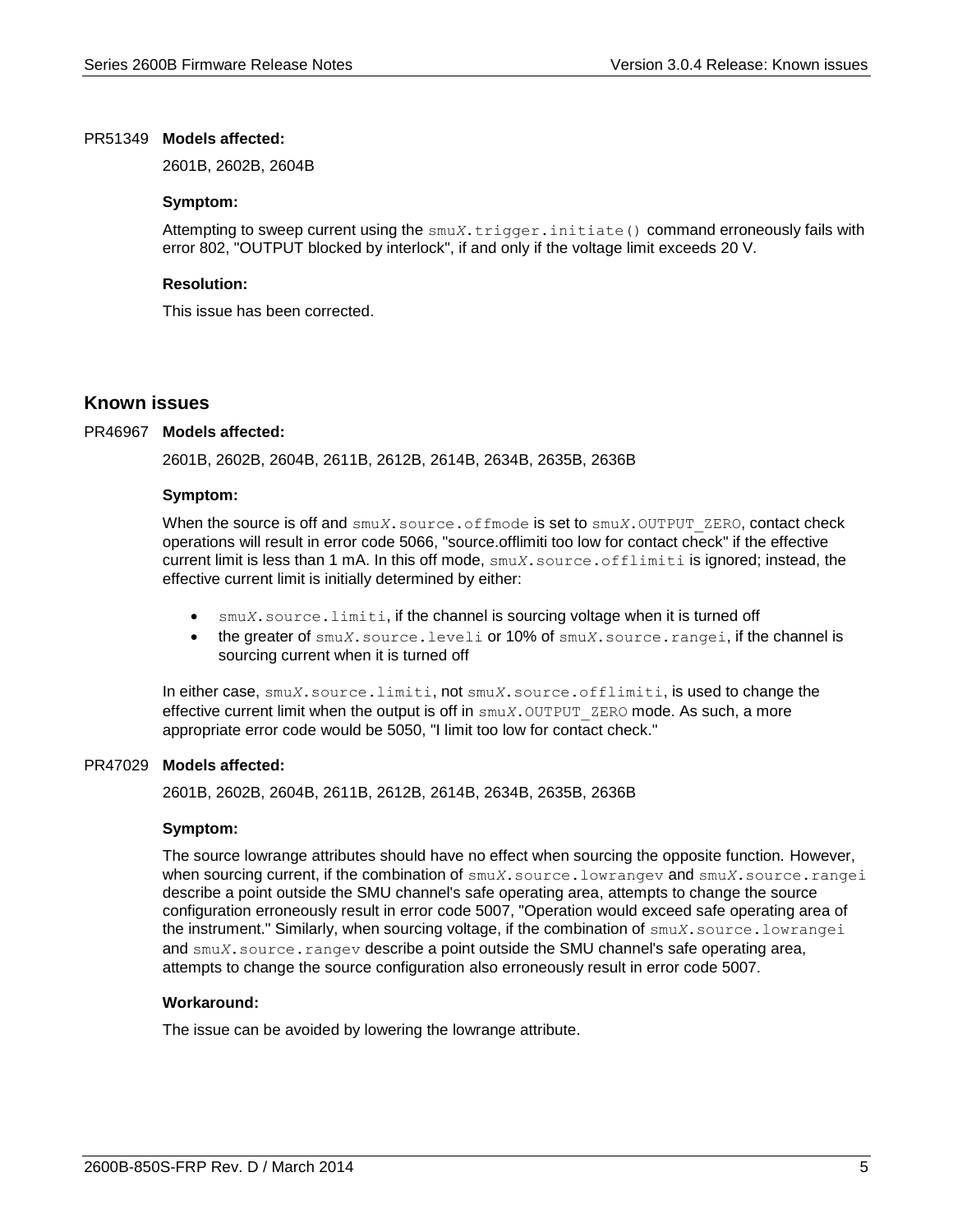#### PR47032 Models affected:

2601B, 2602B, 2604B, 2611B, 2612B, 2614B, 2634B, 2635B, 2636B

#### **Symptom:**

When certain errors are generated, the bit set in the Standard Event Status register of the status model does match the bit dictated by the SCPI standard. For example, some errors cause the EXE bit to be set but the SCPI standard dictates that the DDE bit be set for that error.

#### PR47455 Models affected:

2601B, 2602B, 2604B, 2611B, 2612B, 2614B, 2634B, 2635B, 2636B

#### **Symptom:**

The tspnet.tsp.rbtablecopy() function may return erratic results or make the instrument unresponsive.

#### PR47459 Models affected:

2601B, 2602B, 2604B, 2611B, 2612B, 2614B, 2634B, 2635B, 2636B

#### **Symptom:**

The instrument may fail to operate correctly after an "Out of memory" error. The instrument may ignore commands sent over the command interfaces and may ignore front panel operations.

#### **Workaround:**

To avoid out-of-memory issues, you should leave 1 MB of dynamic memory available for instrument use. The meminfo() function can be used to monitor the actual free memory remaining. When the free memory drops below 1000 KB, the instrument may encounter an "Out of memory" error. The Series 2600B System SourceMeter Instruments Reference Manual explains how to determine the amount of memory needed for reading buffers and sweeps.

#### PR47460 Models affected:

2601B, 2602B, 2604B, 2611B, 2612B, 2614B, 2634B, 2635B, 2636B

#### **Symptom:**

In prompting mode, if a  $t$ splink.reset() command initiated from another command interface is executing when the instrument receives an abort message, a prompt for the abort message may not be generated. The instrument will abort properly even though the prompt is not generated.

#### PR47461 Models affected:

2601B, 2602B, 2604B, 2611B, 2612B, 2614B, 2634B, 2635B, 2636B

#### **Symptom:**

Aborting a tsplink.reset() command or aborting a script executing a tsplink.reset() command may take a long time because the  $tsplit.reset()$  command is allowed to complete before execution is aborted. The  $tsplit$ .reset() command may take several seconds when a large number of nodes are connected together.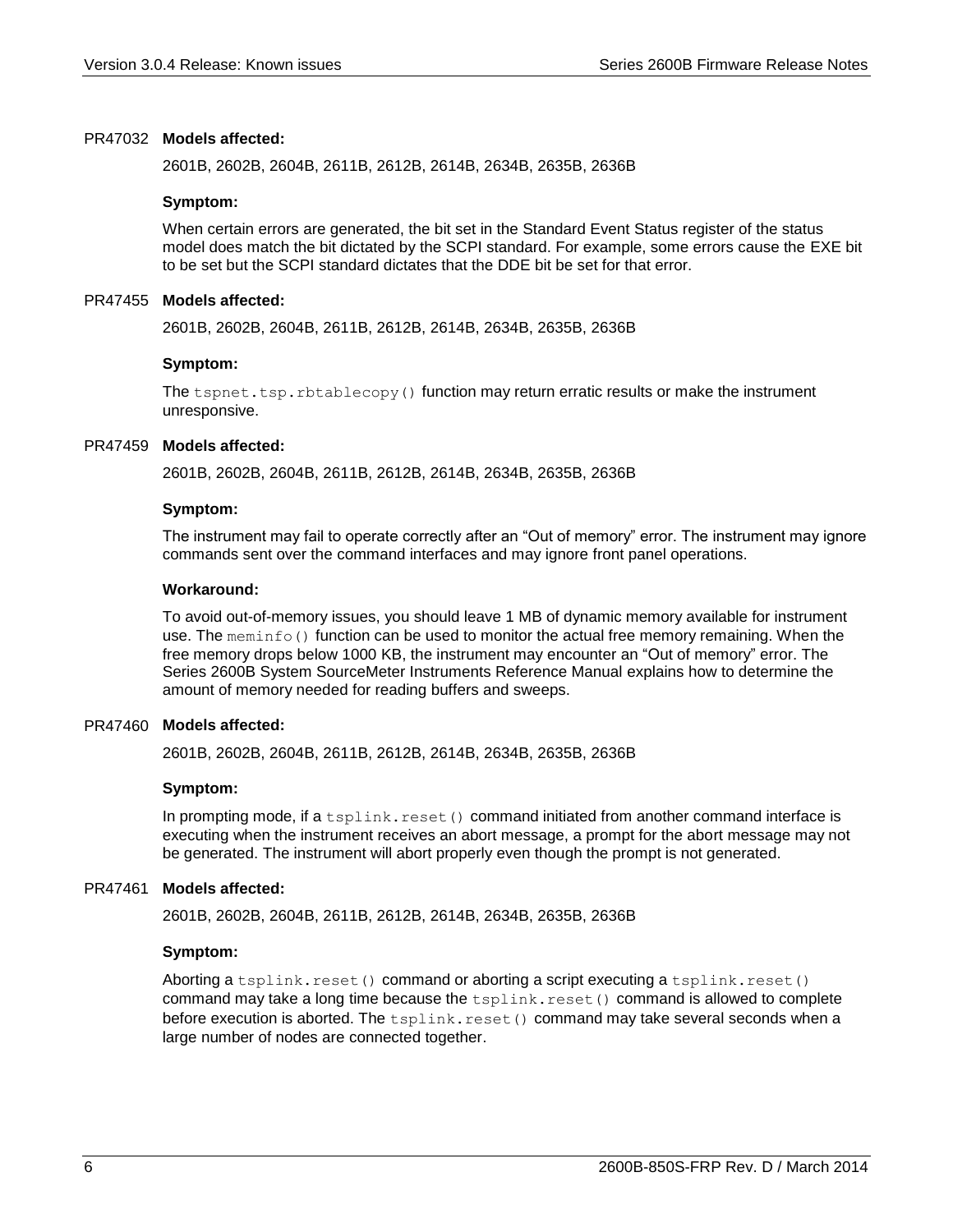#### PR47463 Models affected:

2601B, 2602B, 2604B, 2611B, 2612B, 2614B, 2634B, 2635B, 2636B

#### **Symptom:**

The instrument may incorrectly generate an "Out of memory" error when allocating a reading buffer. When there is insufficient memory to allocate the reading buffer, the garbage collector should automatically run to reclaim any unused memory before generating the "Out of memory" error. The garbage collector often fails to run, and the instrument issues an "Out of memory" error.

#### **Workaround:**

To work around this issue, call the collect garbage () function prior to creating a new reading buffer.

#### PR47478 Models affected:

2601B, 2602B, 2604B, 2611B, 2612B, 2614B, 2634B, 2635B, 2636B

#### **Symptom:**

Pressing the Recall Buffer button in the virtual front panel when TSP® Express is active will cause the virtual front panel to generate a "Cannot open window:java.lan.Exception: Cannot read from instrument" error.

#### PR47479 Models affected:

2601B, 2602B, 2604B, 2611B, 2612B, 2614B, 2634B, 2635B, 2636B

#### **Symptom:**

TSB Embedded does not generate any errors or warnings when  $\text{TSP}^{\circledast}$  Express is active. The tool appears to work but will not show any saved scripts, nor will it run new scripts.

#### PR47482 Models affected:

2601B, 2602B, 2604B, 2611B, 2612B, 2614B, 2634B, 2635B, 2636B

#### **Symptom:**

Executing a tsplink.reset() while overlapped measurements are in progress causes the instrument to become unresponsive.

#### PR47487 Models affected:

2601B, 2602B, 2604B, 2611B, 2612B, 2614B, 2634B, 2635B, 2636B

#### **Symptom:**

When using TSP-Net, timeouts may occur earlier than programmed. For example, with tspnet.timeout set to 5 seconds, the tspnet.read() function may actually time out after only 4.7 seconds.

#### PR47490 Models affected:

2601B, 2602B, 2604B, 2611B, 2612B, 2614B, 2634B, 2635B, 2636B

#### **Symptom:**

When loading a script using an invalid script name, the instrument loads the script as the anonymous script and does not generate an error.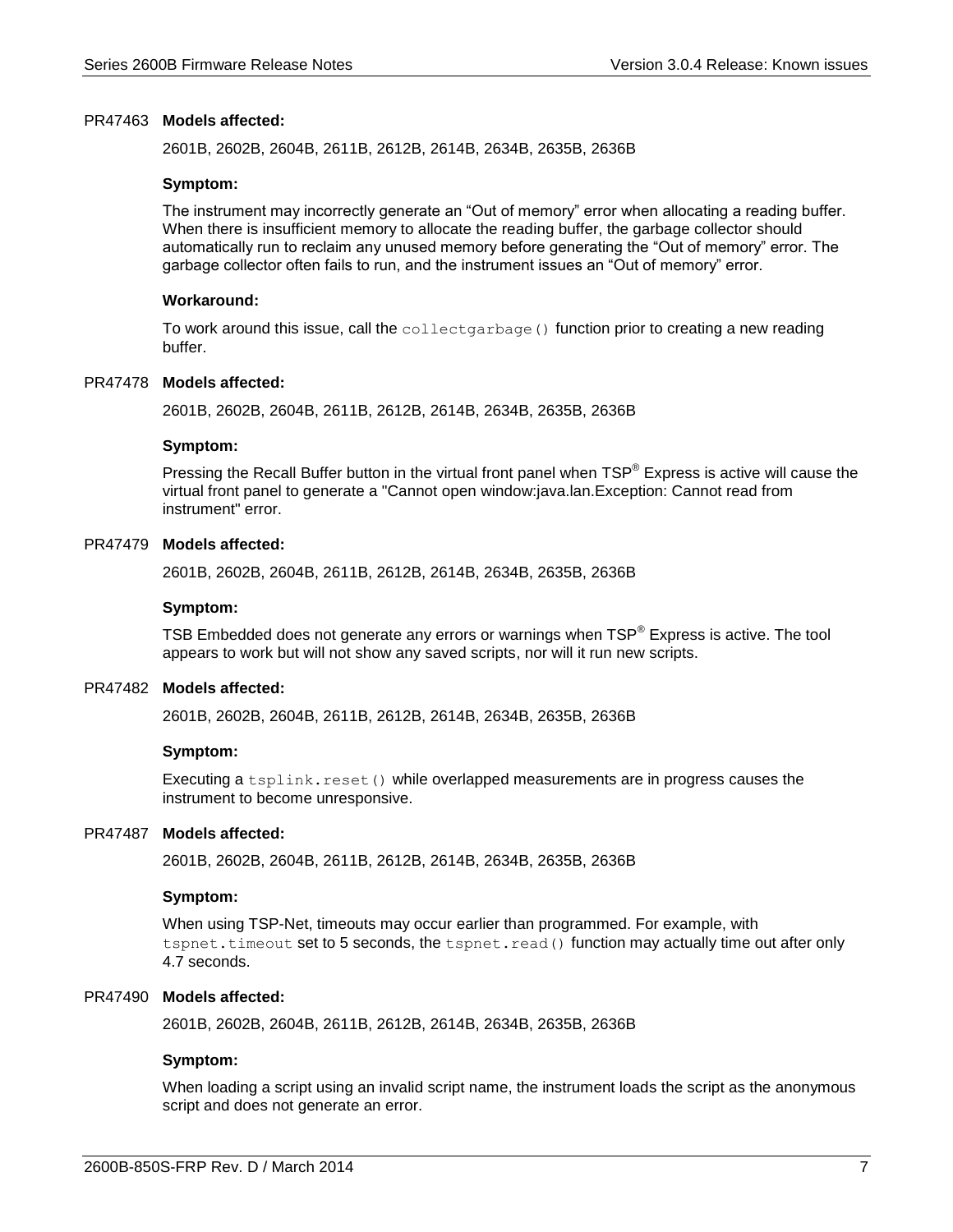#### PR47494 Models affected:

2601B, 2602B, 2604B, 2611B, 2612B, 2614B, 2634B, 2635B, 2636B

#### **Symptom:**

When nonprintable control codes are embedded in the text passed as parameters to display functions such as display.settext(), the control codes cause the display to malfunction. Some of the possible effects are:

- The displayed text is corrupted.
- The instrument beeps or buzzes.
- The display shuts down and displays a "NO COMM LINK" message.

#### PR48900 Models affected:

2601B, 2602B, 2604B, 2611B, 2612B, 2614B, 2634B, 2635B, 2636B PR49204

#### **Symptom:**

With open leads, rapidly executed contact check measurements erroneously return a reading of 0 ohms, instead of the expected reading of 9.91E+37.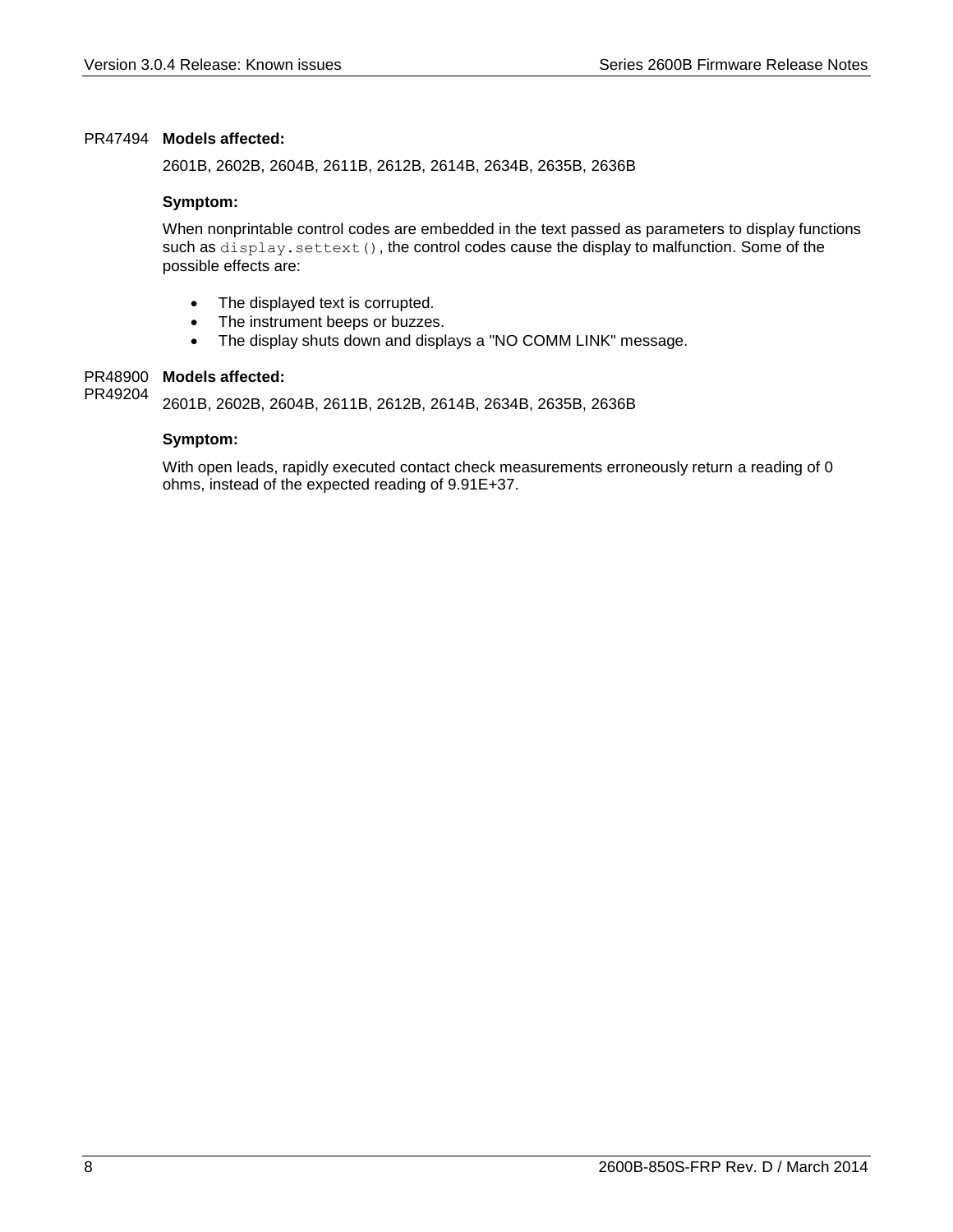# <span id="page-8-0"></span>**Version 3.0.3 Release**

# <span id="page-8-1"></span>**Overview**

Version 3.0.3 is a maintenance release of the Series 2600B firmware. This release provides two minor enhancements and resolves a few noncritical issues.

# <span id="page-8-2"></span>**Critical fixes**

There were no critical fixes included in this release. See the "Enhancements" and "Noncritical fixes" sections for more information about release content.

# <span id="page-8-3"></span>**Enhancements**

PR46007 Models affected: 2611B, 2612B, 2614B, 2634B, 2635B, 2636B PR49024

## **Enhancement:**

Bit 10 of the status.questionable register now functions as the HIGHV\_NOT\_READY bit. When this bit is set, it indicates that either the interlock is not engaged, or that the interlock was engaged recently and the high voltage supply is still stabilizing. If the interlock is engaged and this bit is set, attempting to turn on the output on the 200 V range will result in error code 5052, "Interlock engaged; system stabilizing."

#### PR48808 Models affected:

2601B, 2602B, 2604B, 2611B, 2612B, 2614B, 2634B, 2635B, 2636B PR48812

#### **Enhancement:**

Keithley has updated its digital signature on all of its Series 2600B Java web applications (TSP Express, TSB Embedded, Flash Upgrade, and Virtual Front Panel) to a stronger 2048-bit certificate.

# <span id="page-8-4"></span>**Noncritical fixes**

#### PR48755 Models affected:

2601B, 2602B, 2604B, 2611B, 2612B, 2614B, 2634B, 2635B, 2636B PR48911

#### **Symptom:**

Rarely, when running a sweep with the  $\text{smu}X$ .trigger.source.stimulus attribute set to a value other than zero, the sweep may halt unexpectedly before executing the source action.

#### **Resolution:**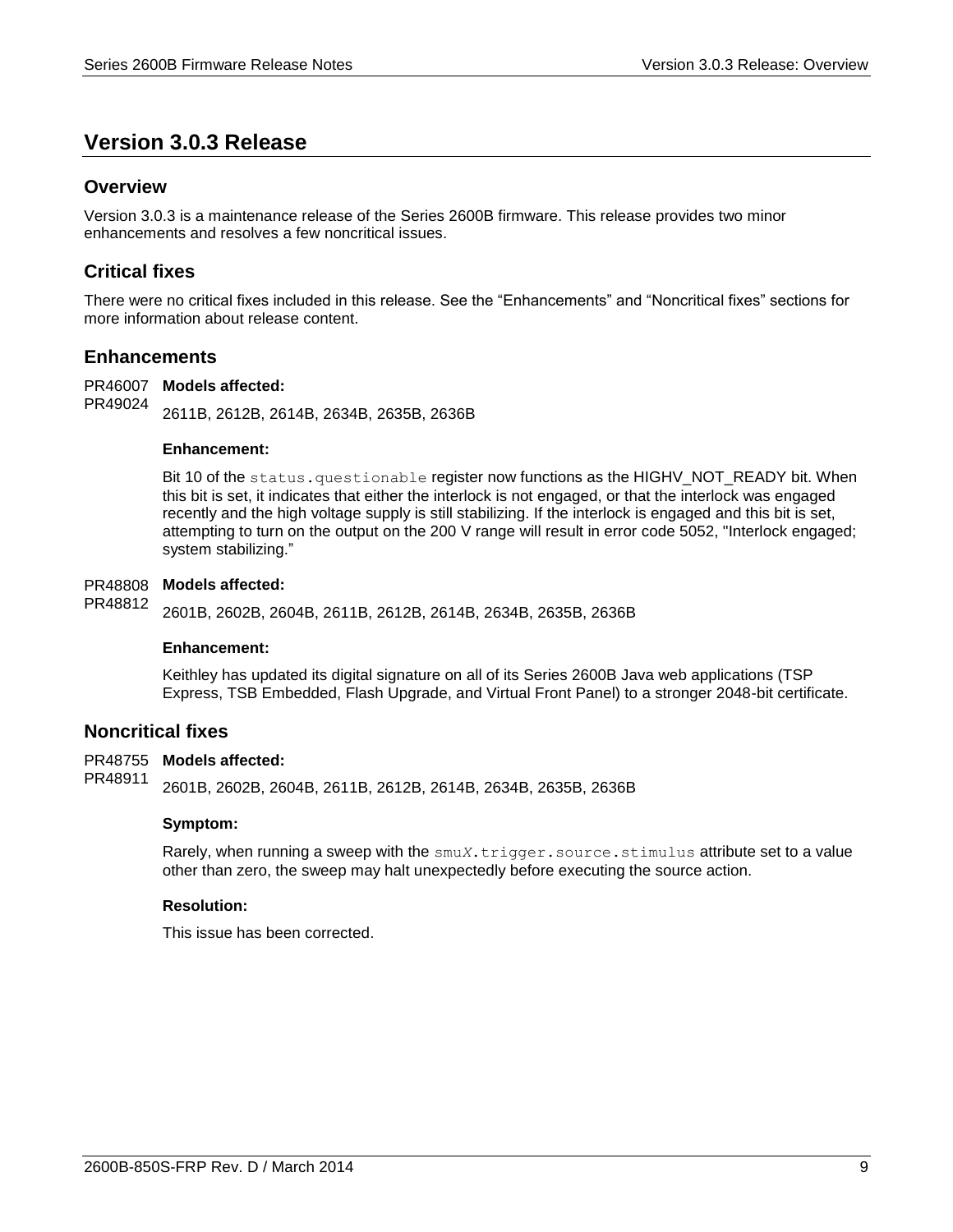#### PR49406 Models affected:

2601B, 2602B, 2604B, 2611B, 2612B, 2614B, 2634B, 2635B, 2636B PR50283

#### **Symptom:**

If smu*X*.trigger.measure.stimulus is nonzero, and smu*X*.trigger.measure.action is set to smu*X*.ENABLED, then measurement overruns are not reported.

#### **Resolution:**

This issue has been corrected.

#### PR49413 Models affected:

2611B, 2612B, 2614B, 2634B, 2635B, 2636B PR50284

#### **Symptom:**

If smu*X*.source.autorangev is set to 1 and the interlock is not engaged, voltage sweeps that cause the SMU to change to the 200 V source range improperly execute without error. Instead, the execution attempt should fail with error code 802, "OUTPUT blocked by interlock." Note that the SMU output does not actually exceed safe voltage levels when this issue occurs.

#### **Resolution:**

This issue has been corrected.

#### PR50402 Models affected:

2601B, 2602B, 2604B, 2611B, 2612B, 2614B, 2634B, 2635B, 2636B PR50432

#### **Symptom:**

When communicating with the instrument over the USB interface, occasionally you will not be able to read all the generated output and will see unexpected "Query UNTERMINATED" error messages.

## **Resolution:**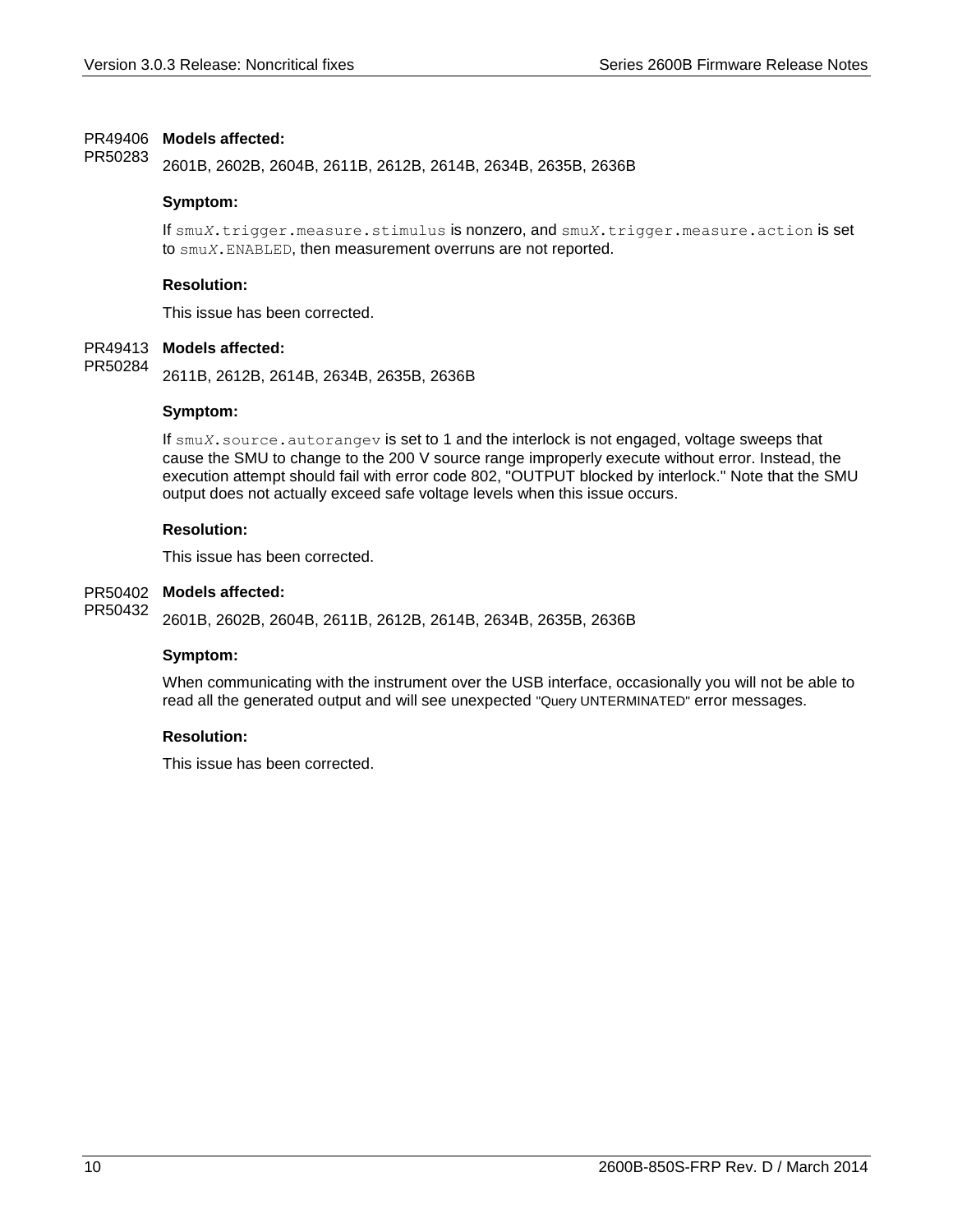# <span id="page-10-0"></span>**Version 3.0.2 Release**

# <span id="page-10-1"></span>**Overview**

Version 3.0.2 was never released.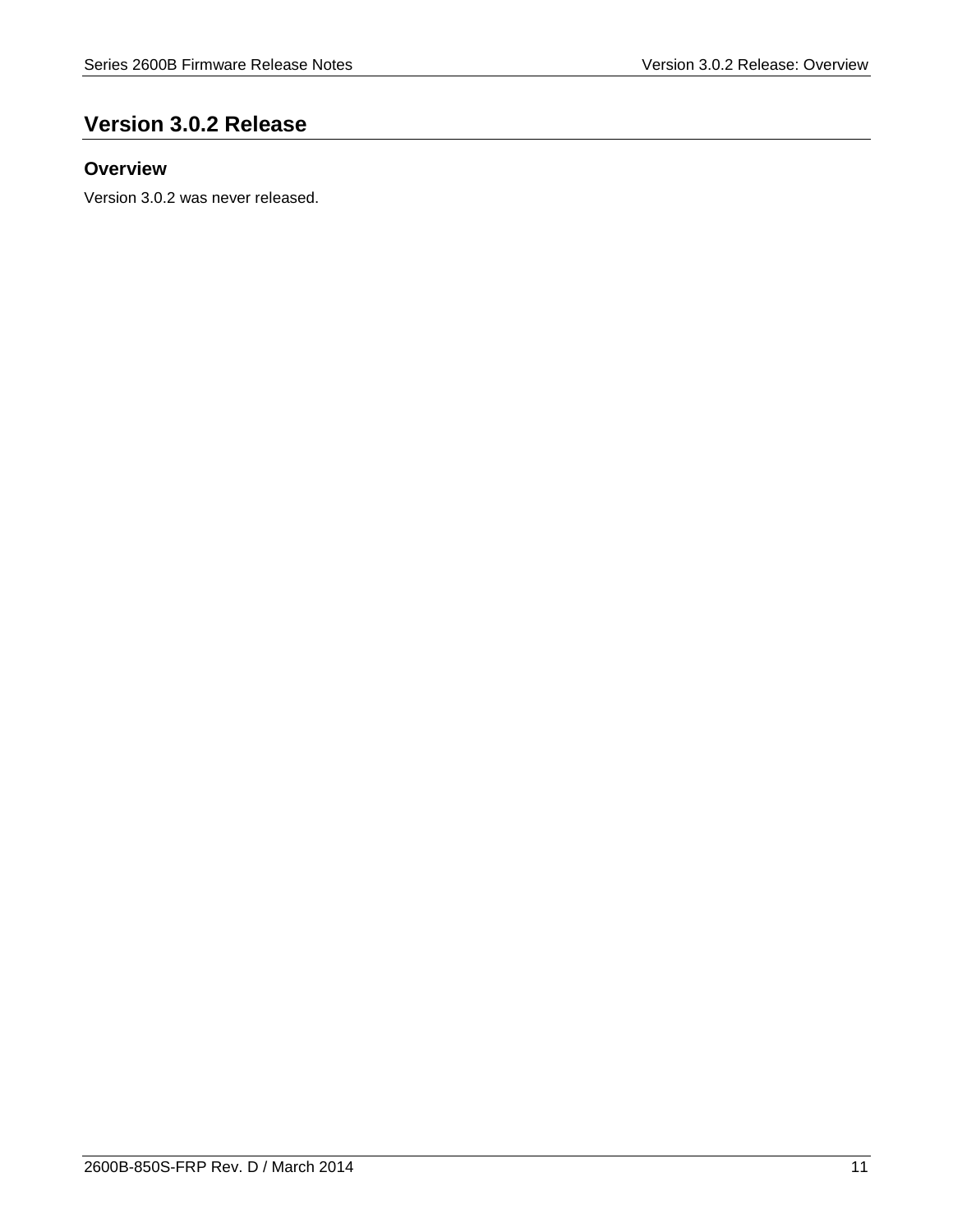# <span id="page-11-0"></span>**Version 3.0.1 Release**

# <span id="page-11-1"></span>**Overview**

Version 3.0.1 is a maintenance release of the Series 2600B firmware. This release resolves one critical issue and two noncritical issues.

# <span id="page-11-2"></span>**Critical fixes**

PR47324 Models affected: 2601B, 2602B, 2604B, 2611B, 2612B, 2614B, 2634B, 2635B, 2636B PR47349

#### **Symptom:**

When smu*X*.source.offmode = smu*X*.OUTPUT\_ZERO and smu*X*.source.offfunc = smu*X*. OUTPUT DCAMPS, turning the SMU off leaves the hardware in an invalid state. The effective voltage in this state is:

- The value of smu*X*.source.levelv if smu*X*.source.func is set to smu*X*.OUTPUT\_DCVOLTS
- The value of smu*X*.source.limitv if smu*X*.source.func is set to smu*X*.OUTPUT\_DCAMPS

The effective current limit in this state is unpredictable, but can exceed the standard operating area of the SMU.

#### **Resolution:**

This issue has been corrected.

# <span id="page-11-3"></span>**Enhancements**

There were no enhancements included in this release. See the "Critical fixes" and "Noncritical fixes" sections for more information about release content.

## <span id="page-11-4"></span>**Noncritical fixes**

PR47316 Models affected:

2601B, 2602B, 2604B, 2611B, 2612B, 2614B, 2634B, 2635B, 2636B PR47375

#### **Symptom:**

When setting  $\text{smuX}$ , sense to  $\text{smuX}$ , SENSE CALA, the effective source range is determined by the smu*X*.measure.range*Y* setting instead of the smu*X*.source.range*Y* setting. To properly calibrate range R, smu*X*.measure.range*Y* must be set to R before setting smu*X*.sense to smu*X*.SENSE\_CALA.

## **Resolution:**